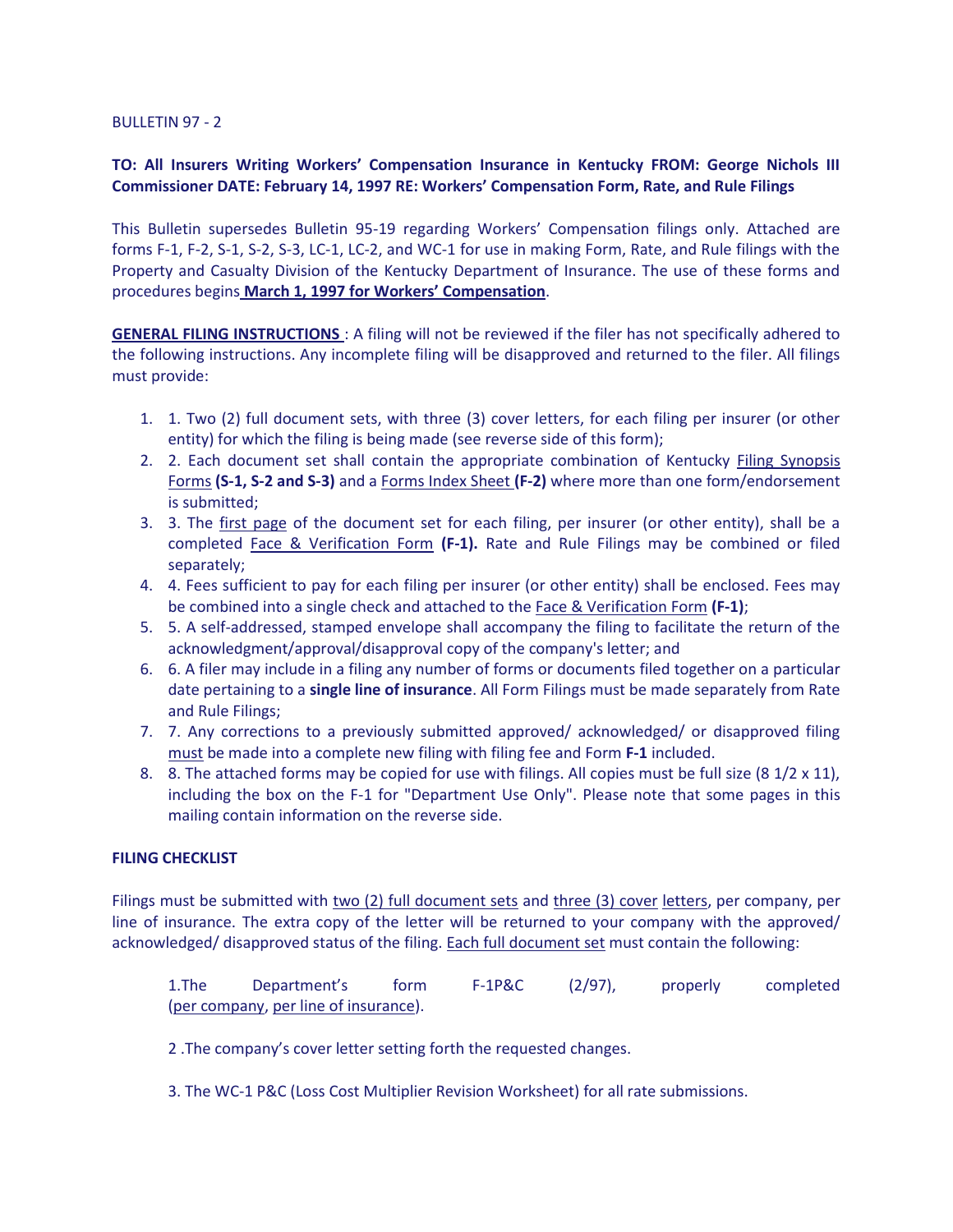4. The filing synopsis forms ( S-1, S-2, S-3) and loss cost multiplier forms (LC-1, LC-2), as necessary.

5. The F-2 P&C (Forms Index Sheet, required for forms filings only) for all forms submitted (properly completed for each column).

- 6. The company's documents to be revised.
- 7. The proper filing fees (subject to retaliatory fees).
- 8. One self-addressed, stamped envelope, per filing.

| <b>CHANGES</b>                     | ΤO | <b>WORKERS'</b> | <b>COMPENSATION</b> | <b>FILINGS</b> |
|------------------------------------|----|-----------------|---------------------|----------------|
| <b>PURSUANT TO HB-1 (12/12/96)</b> |    |                 |                     |                |

## **RATES**

### **MANDATORY PRIOR APPROVAL RATE FILING.**

All rate filings submitted on or after 12/12/96 through and including 12/31/98 shall be filed with and approved by the Commissioner as provided by KRS 304.13-051(2). During this time period no rate filing (including schedule rating) under the "Use and File" provision will be accepted.

#### **HB-1 COMPLIANCE FILING**

Pursuant to HB-1(12/12/96) Section 49 (2) Insurers shall file workers' compensation rates incorporating an actuarially-justified, approved estimate of changes in prospective losses attributable to any net savings under HB1 for use with workers' compensation policies issued or renewed after **May 1, 1997**.

*(Under prior approval, KRS 304.13-051(2), the Commissioner has 30 days to review and approve or disapprove the rates.)* 

### **RATE FILING OPTIONS**

a. Prior Adoption of the 9/1/96 NCCI Advisory Loss Costs

Insurers shall submit a reference filing to adopt the approved 5/1/97 Advisory Loss Costs; include a cover letter referencing the adopted loss costs; attach the following forms: F-1, WC-1, and the LC-1 or LC-2 as applicable.

b. Adoption of an Approved Advisory Loss Cost Filing

Insurers will be required to follow the general filing procedures for a "prior approval" rate filing.

c. Carriers Not Adopting an Approved Advisory Loss Cost Filing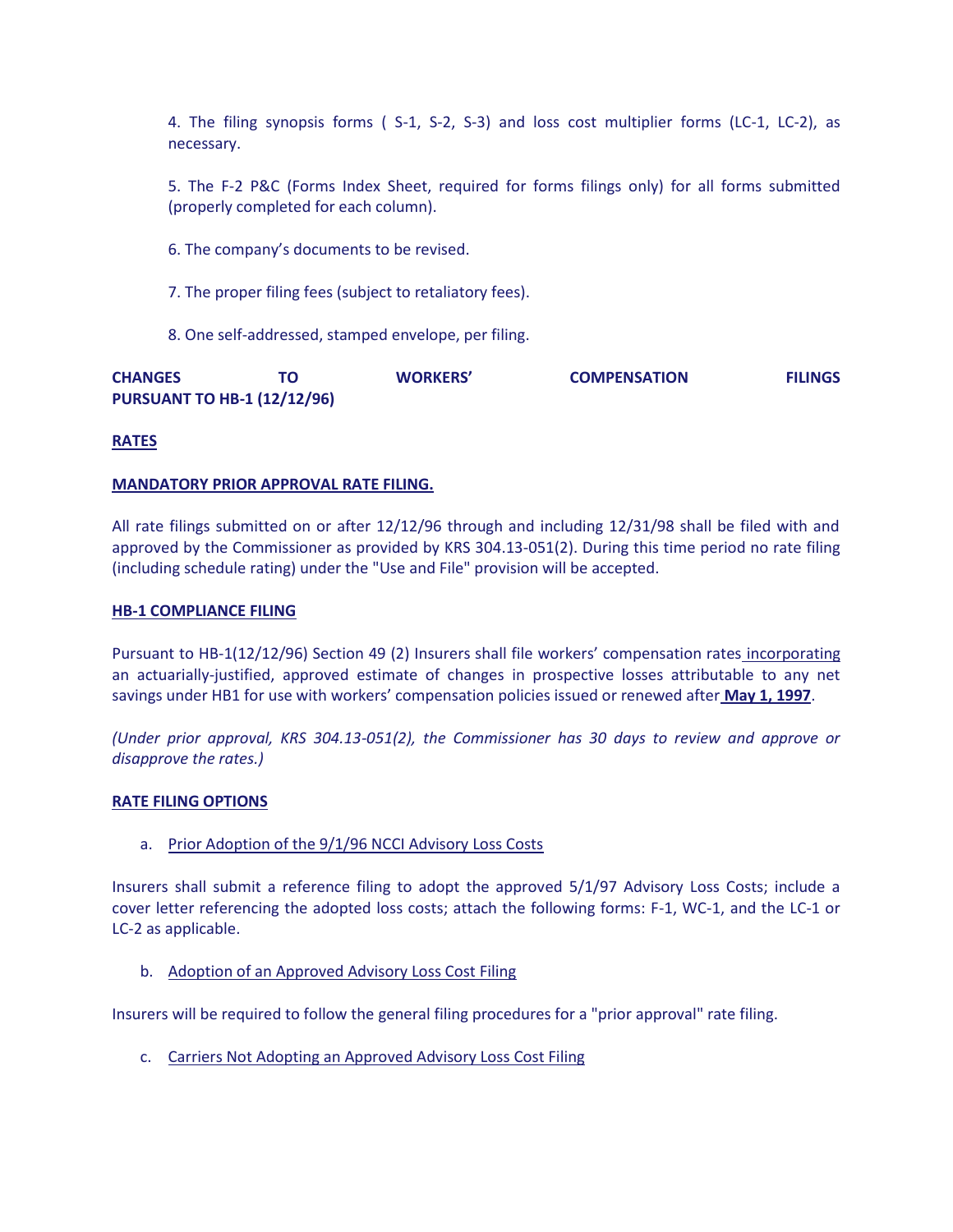Insurers shall file rates incorporating an actuarially-justified, approved estimate of changes to prospective losses attributable to any net savings from HB-1. These rates must reflect the savings to both the prospective losses and loss adjustment expense.

### **SCHEDULE RATING**

Insurers who currently have a schedule rating plan on file with the department are asked to submit a copy of that approved plan with its May 1, 1997 filing. Insurers who choose to file a new schedule rating plan will be subject to prior approval as indicated above.

## **RATES FILED AFTER 12/31/98**

Unless the Commissioner declares a noncompetitive market, the rate filing options shall be as follows:

"Use and File": In a competitive market companies are required to file, not later than fifteen (15) days after their effective date, for any revisions which increase or decrease the rates of any classification of risks within any rating territory 15% or less within a 12 month period, along with any supplementary rate information, KRS 304.13-051(1) or 13-051(4). This method may be utilized for the introduction of a new product, KRS 304.13-051.

"Prior Approval": Pursuant to KRS 304.13-051(5), for any revisions which effectively increase or decrease the rates of any classification of risks within any rating territory more than 15% within a 12-month period ("flex barrier"), a prior approval filing with complete supporting information is required. As used in the statute, "rates" mean the effective rates which have been derived from the base rates and anything else in manuals or underwriting rules which, independently or combined, effectively determine the pretax price of a particular policy. All manuals and underwriting rules and guidelines which result in an increase or decrease of more than 15% from the existing rates are to be filed with the Commissioner, and once approved, adhered to until amended pursuant to KRS 304.13-051(5).

## **FORMS**

Under KRS 304.14-120, all policy forms must be filed with and approved by the Commissioner before they may be used. When a form filing amends, replaces, or supplements a form which has been previously filed and approved, the filing shall be accompanied by a letter of explanation from the filer setting forth all changes contained in the newly filed form. The letter of explanation shall further describe the effect, if any, the changes have upon the hazards purported to be assumed by the policy and the rates applicable to that form (see 806 KAR 14:005 Section 6).

Cancellation and nonrenewal forms must comply with KRS 304.20-300 through 20-350 and 806 KAR 20:010.

### **NOTICE OF INSURED'S RIGHTS.**

Pursuant to KRS 304.13-161 every insurer or agent shall notify in writing to each insured of the insured's rights. This notification must occur at the time a workers' compensation insurance policy is issued, or renewed on or after May 1, 1997. The proper notice follows: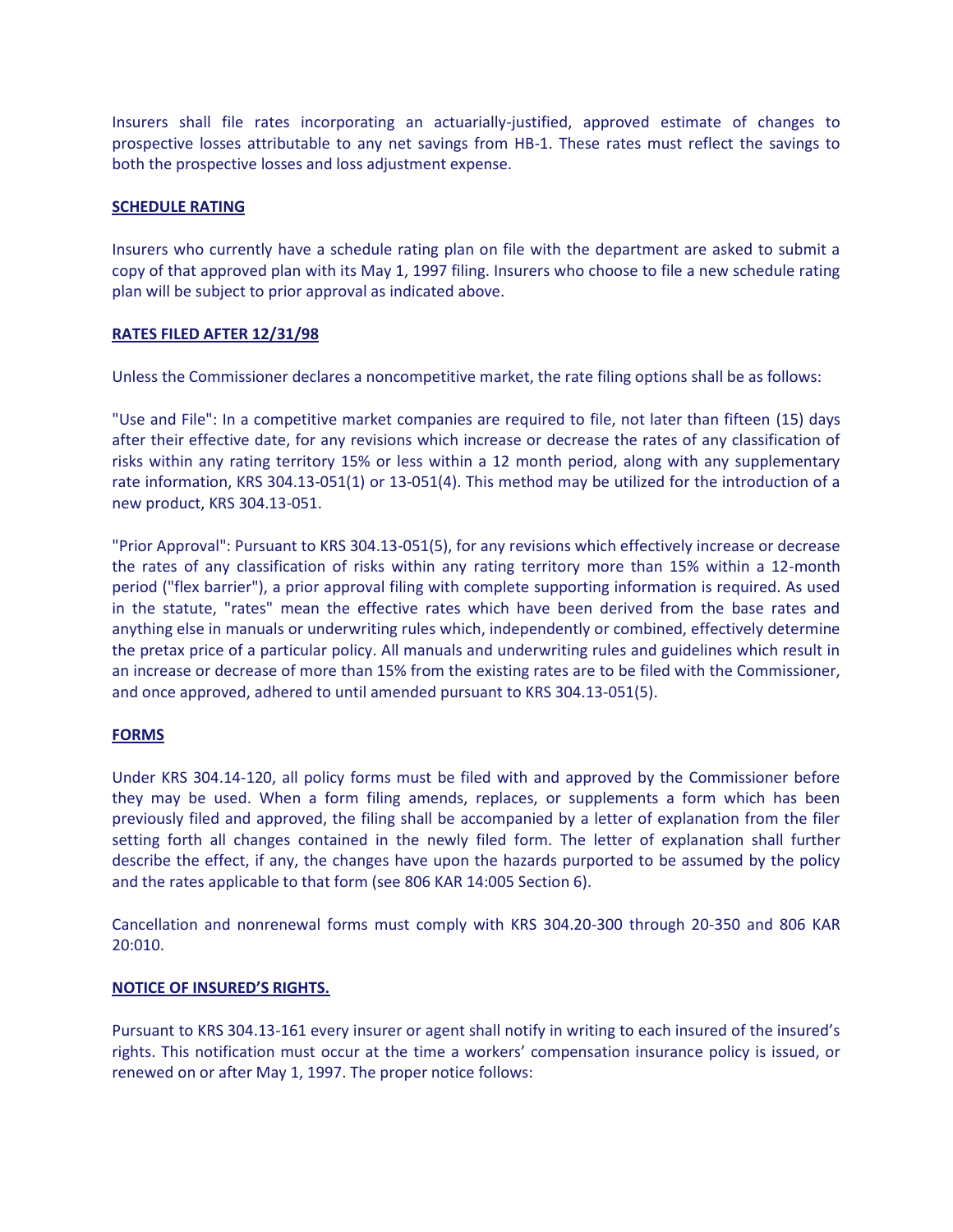### *NOTICE OF INSURED'S RIGHTS*

*If you are insured under a workers' compensation insurance policy and believe that the rates or the rating system will cause you harm, you may request a review of the manner in which the rate or rating system has been applied. You must make your request in writing to the insurance company or advisory organization. The insurance company or advisory organization has thirty (30) days to grant or reject your request for a review and to notify you in writing whether your request has been granted or rejected. If your request is granted, the insurance company or advisory organization shall conduct the review within ninety (90) days of receiving your request. If your request is rejected or if you are dissatisfied with the results of the review, you may appeal to the commissioner for further review. You must make your appeal within thirty (30) days of receipt of the rejection or of the results of the review. Your appeal is to be sent to:* 

| Legal        | and | Enforcement | <b>Division</b>                |
|--------------|-----|-------------|--------------------------------|
| Department   |     | оt          | <i><u><b>Insurance</b></u></i> |
| P.O. Box 517 |     |             |                                |

#### *Frankfort, KY 40602*

*Your request for an appeal should include a statement of the facts and the reasons why the rates or rating system should be changed. Also, enclose copies of the results of the review and any other correspondence from the insurance company or advisory organization. If your appeal shows good cause, the Commissioner shall hold a hearing. The commissioner may after the hearing issue a final order affirming, modifying, or reversing the action of the insurance company or advisory organization.* 

## **FEES**

Pursuant to 806 KAR 4:010 and 806 KAR 14:005, Kentucky's filing fees are as follows:

**\$5.00 for form filings** (any number of forms or documents pertaining to a single line of insurance), **subject to retaliatory fees**.

**\$100.00 for a rate, rule, or combined rate and rule filing** submitted under the prior approval law, **subject to retaliatory fees**.

These filing fees are not refundable. If an insurer's domiciliary state requires a greater fee for the filings, pursuant to KRS 304.3-270, the insurer's fee for filing in Kentucky is the greater fee.

#### **ATTACHMENTS**

The attached forms: F-1, F-2, S-1, S-2, S-3, LC-1, LC-2, and WC-1may be copied for use with filings. All copies must be full size (8 1/2 x 11), including the box on the F-1 for "Department Use Only".

#### **Property & Casualty Filing Forms List**

|       | <b>Form # Edition Date</b> | <b>Form Name</b>               |           |
|-------|----------------------------|--------------------------------|-----------|
| $F-1$ | 2/97                       | <b>FACE &amp; VERIFICATION</b> | Two-sided |
| $F-2$ | 2/97                       | <b>FORMS INDEX SHEET</b>       | One side  |